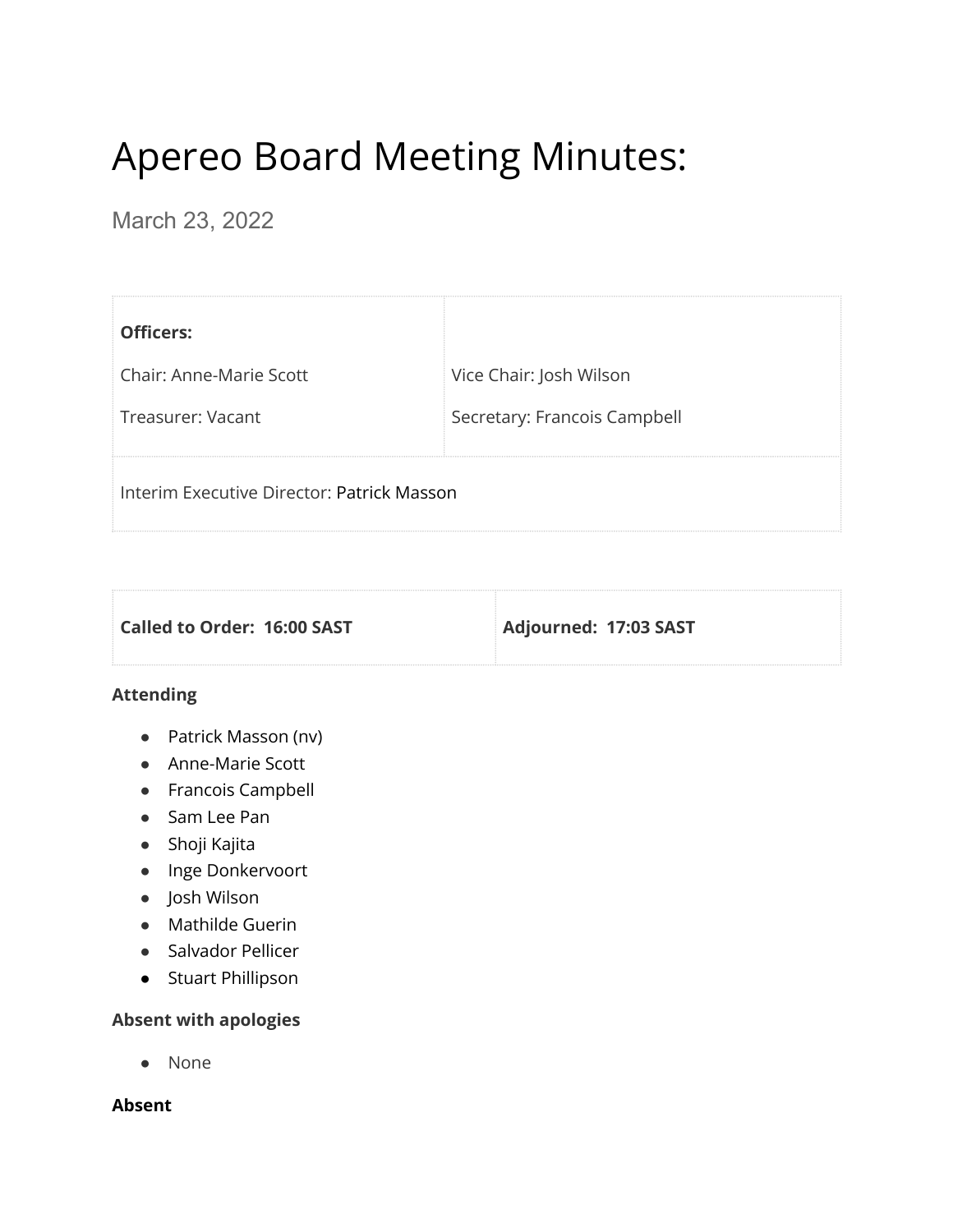● Thierry Koscielniak

#### **Guests**

● None

#### **Quorum:** 9

#### **Agenda**

# **1. Secretary's Report**

- 1.1. Minutes of the February 2022 Board Call
- 1.2. **MOTION**: Approve, Moved by Josh and Seconded by Inge

# **2. Treasurer's Report**

- 2.1. Monthly Financial Reports
	- 2.1.1. Apereo
		- 2.1.1.1. Due to a health emergency our accountant has not been able to generate our reports. Payments and general operational needs are being cared for, however does not have capacity to generate the required report at this time.1
	- 2.1.2. Projects

2.1.2.1. Discussion to take place in item 4.2.1

# **3. Chair's Report**

# **3.1. None at this time**

# **4. G.M. Report**

- 4.1. Leadership
	- 4.1.1. Refocus on transition goals
		- 4.1.1.1. Apereo Foundation: Organizational Review
			- 4.1.1.1.1. Review and assessment have been drafted. The review was unpacked and next steps outlined.
		- 4.1.1.2. Permanent Executive Director
			- 4.1.1.2.1. Onboarding time (e.g., payroll)
				- 4.1.1.2.1.1. Timeline discussed and process established.
				- 4.1.1.2.1.2. Payroll and selection to be processed via email and confirmed in April 2022.
	- 4.1.2. Board elections
		- 4.1.2.1. Call for nominations. (April 1)
			- 4.1.2.1.1. Guidance on prior practice and sought.
		- 4.1.2.2. Deadline for nomination submissions April 29?).
			- 4.1.2.2.1. Guidance on prior practice and sought.
		- 4.1.2.3. Voting takes place at Open Apereo? Process?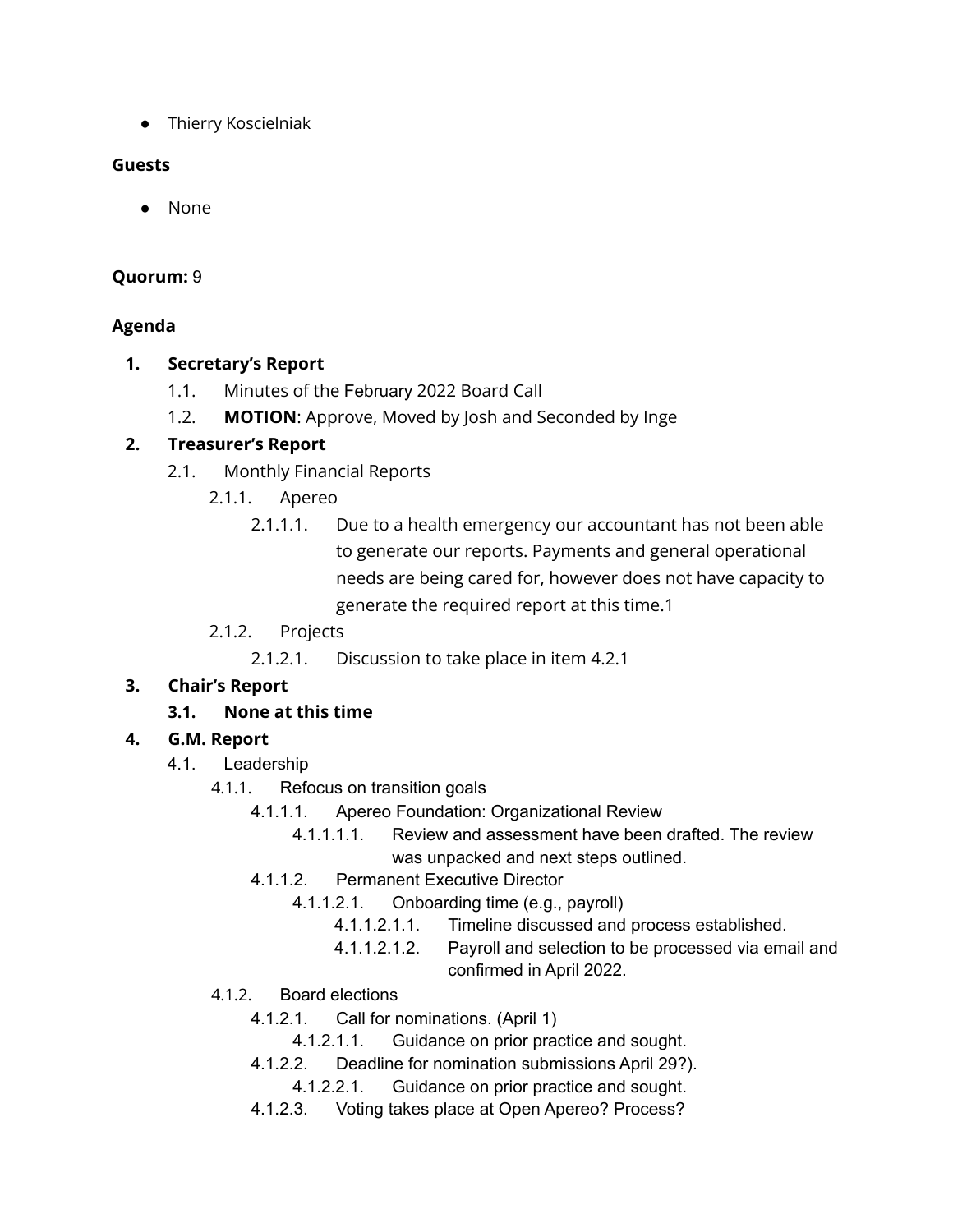- 4.1.2.3.1. Traditionally yes, further discussed and clarified.
- 4.2. Operational Planning and Management
	- 4.2.1. Sakai Allocation Analysis (see emailed version)
		- 4.2.1.1. Review by Finance Committee
			- 4.2.1.1.1. Agreed on reallocation approach, process, and funding.
				- 4.2.1.1.1.1. Summarized and reallocation process unpacked with a focus on accuracy.
				- 4.2.1.1.1.2. Outlined remaining steps
			- 4.2.1.1.2. Further review underway.
				- 4.2.1.1.2.1. Discussed.
	- 4.2.2. Website migration and platform (Drupal & CiviCRM) integration
		- 4.2.2.1. 2019 Spherical Cow Proposal
			- 4.2.2.1.1. The end of life for Drupal has been extended and this changes our objective from a migration to that of a refresh and archival strategy.
- 4.3. Constituent Communities and Programs
	- 4.3.1. Re-launch of Incubation Working Group
		- 4.3.1.1. Membership and community outreach approach was discussed and how to best support Apereo, Higher Ed and Open Source Communities.
	- 4.3.2. OSI Board elections
		- 4.3.2.1. Congratulations to the the candidates who were elected: [ Josh Berkus, Amanda Brock ]
- 4.4. Human resources planning and management
	- 4.4.1. Discussed and board given an overview of the landscape
- 4.5. Financial Planning and Management
	- 4.5.1. Finance Committee and Treasurer
		- 4.5.1.1. Three replies with interest
			- 4.5.1.1.1. Promising candidates and process being discussed.
		- 4.5.1.2. Volunteer vs. compensated
			- 4.5.1.2.1. Common practices and standards in the Non-profit arena to be reviewed and shared with the board for a decision.
- 4.6. Community Relations and Advocacy
	- 4.6.1. Open Apereo
		- 4.6.1.1. CFP closed
			- 4.6.1.1.1. Responses and progress summarized.
		- 4.6.1.2. Naming OA awards in honor of Ian Dolphin
			- 4.6.1.2.1. We appreciate the committee's suggestion and concur.
		- 4.6.1.3. Recognizing ED during OA?
			- 4.6.1.3.1. Agree in principle, the committee to develop a plan.
	- 4.6.2. Gates Foundation
		- 4.6.2.1. Grant under development